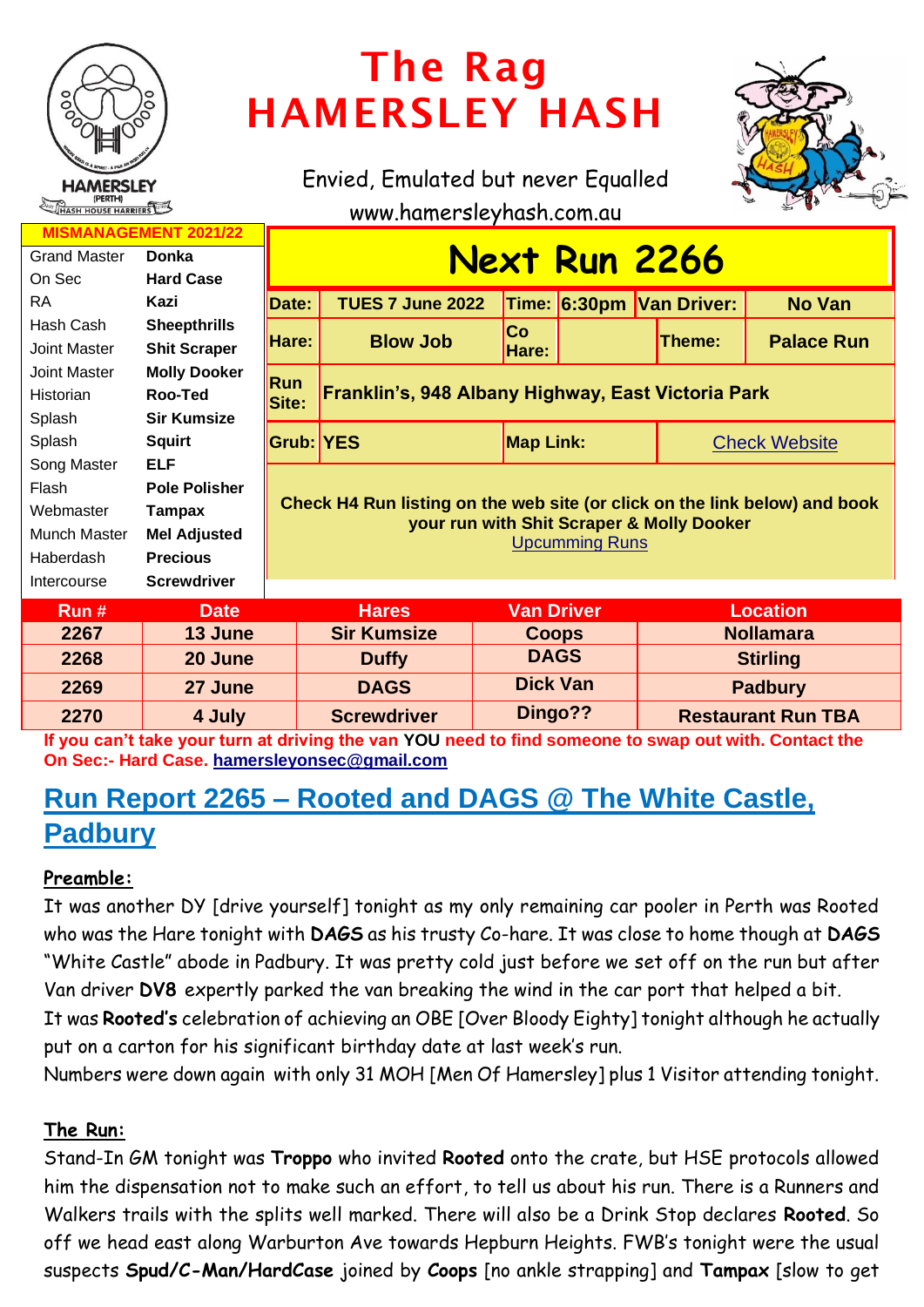running]. The pace must have been better than last week as I did not hear any complaints from **C-Man** but then again his mate **Gasman** was MIA tonight. The Walkers skirted Hepburn Heights bush area and on over Hepburn Avenue whereas the Runners headed straight up the hill. **HardCase** was very comfortable with the area as he does a lot of walking in this locale so no chance of going astray tonight. On the other side of Hepburn Avenue we found a wee section of bush with tarmac path behind the Fire Station and at this stage we were pretty sure that the rumoured location of the Drink Stop was **Rooted's** house. About half way through the Walkers trail the rumour was confirmed when we reached the Drink Stop with Rooted and DAGS ladling out the ginger wine and lemonade.



Bloody great declares **C-Man** after demolishing his 6th cup of the stuff! Soon after we arrived so did the Runners followed by the remaining Walkers who followed the trail. A quick rendition of "Raise Your Mugs" and off we all headed on the in trail. The Walkers in trail was actually pretty good apart from being led off trail by SCB **Voodoo** who when we called "are you" he switched off his torch! However,the FWB's are an experience lot of Hashers though and soon found the Walkers trail again.

It was 7.26Km for the Runners trail and 5.27Km for the Walkers trail tonight.

# **Circle Up & Visitors and Returniks**

# **Visitors:**

**"Super" Mario** – a mate of **Arseholeo** and **Mental Disorder**

# **Returniks**:

- **MelAdjusted** just back from a work stint at Barrow Island
- **DAGS**  had Covid but now recovered

**DV8** was a reluctant Returnik and was allowed to miss out on a DD by **Troppo** as he was the Van driver tonight.

Other Covid recovered Returniks tonight were **Pole Polisher** and **Dik Van**.

# **Covid Report:**

Those members biting the Covid dust this week are:-

**Disgraceful** – tested positive Thursday morning and locked down since. Still having symptoms and feeling shot so far but will survive.

**Popeye** – feeling a lot better today after a few shitty days of running nose, headache and sore throat. Still tested positive this morning but the worst seems to be over and I'm on the mend.

**Barrelina** – positive PCR Monday morning. Feels like a bad cold, runny nose, sneezing and headaches. Kept at bay with cold and flu tablet so not doing too badly considering I appear to have a mild dose so far.

**Shit Scraper** – no news except that he tested positive on Tuesday morning.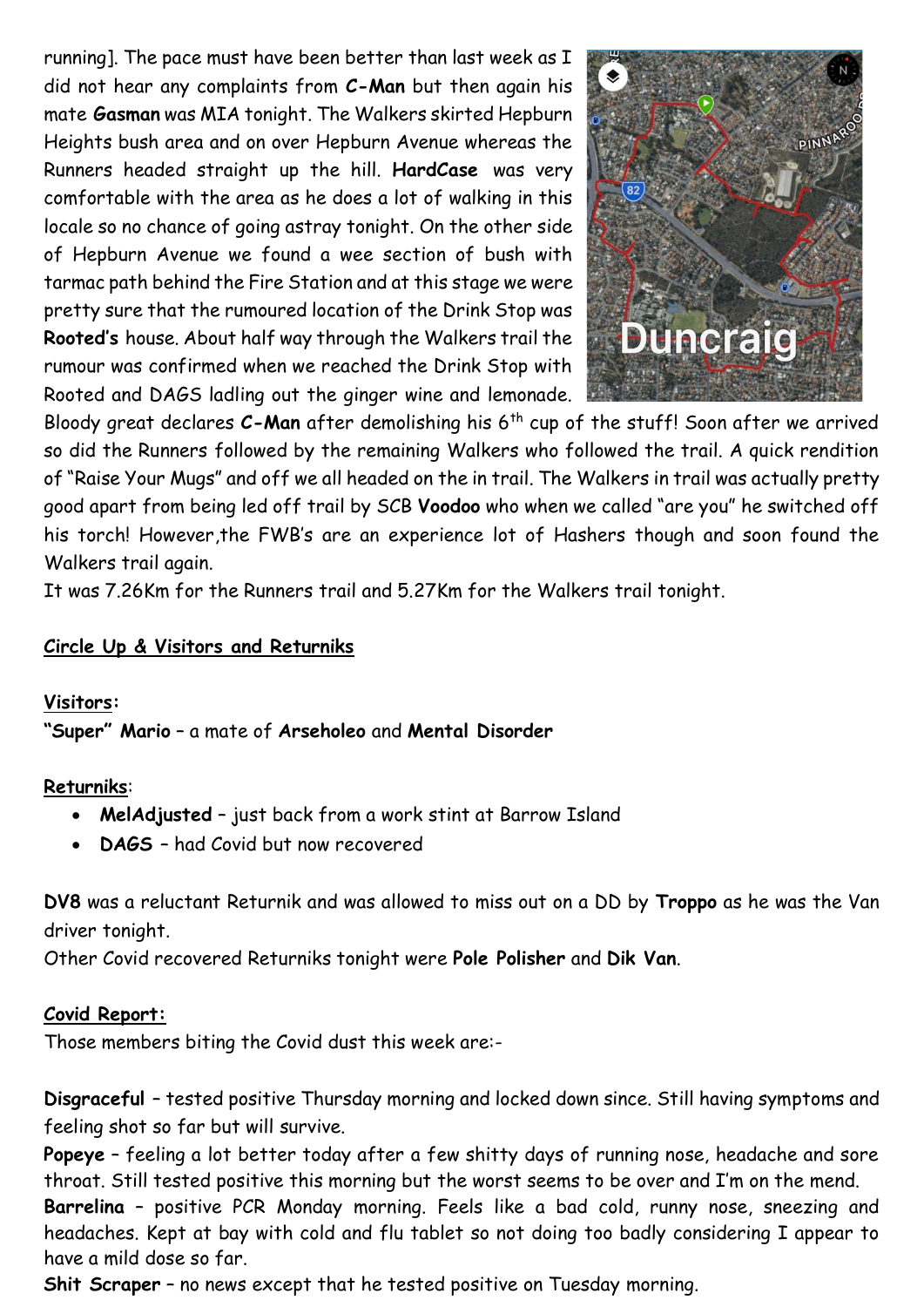# **General Business:**

Stand-In GM **Troppo** resplendent in his tropical Hash shirt takes the crate and reminisces about his time as GM – it was over 20 years ago **Troppo**! There were a few other tropical shirt wearers including yours truly but **Molly Dooker** took the cake by dressing as a delinquent schoolboy and obviously took my "back to school" theme in the rag to heart.

Pina Coladas were only provided for **Troppo** and **DAGS** [who was **Troppo's** On Sec way back then] but they both recollected that they were not as potent as the ones concocted by **Pylon** at that time. **Troppo** invited a joke to be told to allow the seated brigade permission to take their seats and this was told by **Mullet** about **Popeye** in a pub and his best friend being a naughty dog!

Then Visitor, **"Super" Mario,** was not slow in coming forward and tells a joke about assistance in the men's toilets. This brought back memories for me as this joke was one of the classics told by my old Jakarta Hash mate and current Friday Hash On Sec, **Inspector Gadget**, that I have only heard about 100 times!

**Troppo** takes advantage of the limelight on the crate and tells a **Mase** type monologue that was very witty.

**Haberdash Precious** tries to rustle up customers for his new red hoodie's and asks members to try for size before he gets the hash name embroidery done that we wants to do as a batch order. **Dik Van** announces that Perth Crankers have their monthly bike ride on Sunday but does not tell us where this is.

**Mel Adjusted** enters the circle with lost property – a beanie with **Voodoo** embroidered on it that he returns to him.

**Shit Scraper** also has some lost property that was sitting on the top of a car with no H4 sticker on it. **Blow Job's** Hamersley stubby holder.

**Troppo** gave **Molly Dooker** kudos for his unruly schoolboy look and asked him what school he went to as he would report him to the headmaster!

**Mullet** asks visitor **"Super" Mario** how to pronounce "Rubber Toe" in Italian. "Roberto" was the answer but it was a bit lost on him. To be fair he may be called Mario but his heritage is German! **Troppo** asked who had not heard **Mental Disorder's** tale of being accosted by a naked man [no not a lady boy!] last week. The members must be getting smart as no one put their hand up!

# **Charges:**

**C-Man** is fast off the blocks and charges **Voodoo** for being off trail short cutting and trying to lead the Walking pack astray. Guilty and DD to him.

**Mental Disorder** [feeling left out by not being allowed to recount his tale of a naked man and show us the photographic proof in the circle] charges **Bravefart** over communications for his attendance at the Indochina Mekong Hash in Cambodia in November. **Mental Disorder** takes credit for getting both **Bravefart** and **Baron** special invitations to attend this event**. C-Man** makes the very valid point that they should be choosing to attend the significant 44<sup>th</sup> Anniversary of Hamersley Hash at the AGM on 14 November 2022 instead.

**Spud** charges **MauSei** for arriving at the Drink Stop with **Captain Hook** but then leaving him behind on the in trail. **MauSei's** defence that **Captain Hook** was being chaperoned by **Precious** did not save him from the DD.